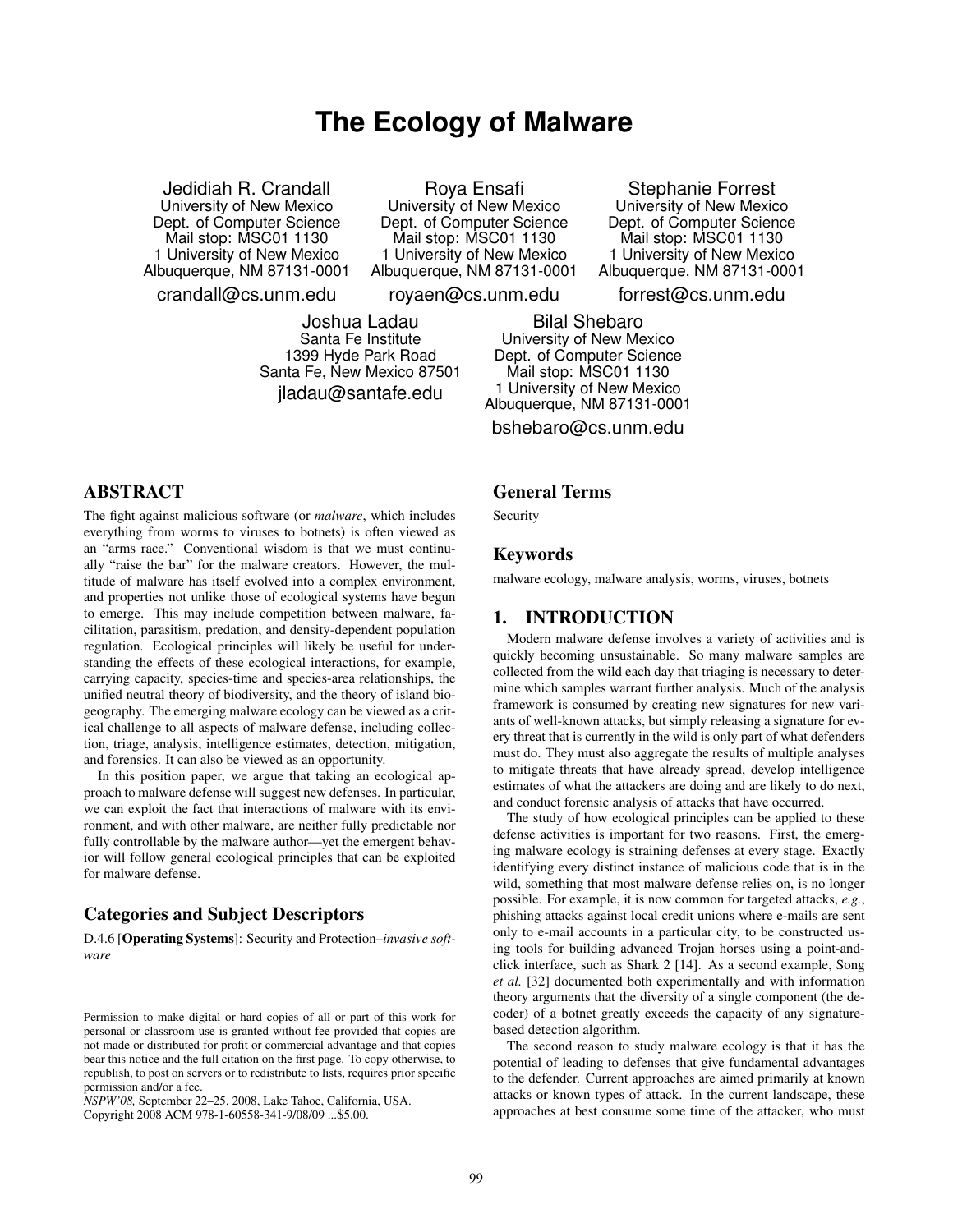create new malware to evade the defenses. Before the malware landscape became so ecologically diverse, it might have taken 30 minutes to roll out a new defense in response to the latest attack, and two days for a new attack to appear in response to that defense (these amounts of time are estimates for the purpose of example only). However, with the advent of "malware 2.0" [4], malware is supported on the back end by large amounts of resources and coordination, and it might take a couple of hours to roll out a new defense but only minutes for a new attack to appear. With the possible exception of automated diversity techniques, anti-malware techniques are so predictable that there is little defenders can to do to prevent sophisticated attackers from gaining this advantage. This is because the *game* between attacker and defender is circumscribed within the limits of the controlled environments in which analysis and defense are carried out. We posit that there is an important difference between the richly diverse interactions that malware has with its real environment in the wild, and the more restricted behaviors of malware in clean and controlled laboratory environments. Studying malware ecology has the potential to bring the complexity of the environment, something that the attacker cannot predict or control, within the scope of novel analysis and defense techniques.

#### 1.1 Today's analysis environments

Malware analysis is typically conducted in carefully controlled environments. A typical malware defense pipeline must sift through tens of thousands of unique malware samples every day to find the few that are truly novel and warrant further analysis. As a rule, these selected samples are traded among experts and analyzed thoroughly only if their behavior can be demonstrated in a reproducible way on a clean, freshly installed copy of the vulnerable system. This prevents wasted effort, when one malware analyzer passes malware off to another. If a sample "misbehaves" in some way, the malware analyzer will sift through all similar samples to find one that behaves more predictably (the behavior can be reproduced). Subsequent efforts at forensics and threat estimation take these manual analyses as their starting point. At every stage valuable information is lost because we do not know how to use this information effectively. In the wild, malware that behaves exactly as its author intended is the exception, not the rule [20].

Suppose that ecologists studied only healthy organisms in isolation, in pristine caged environments tailored to those organisms. All of their efforts to estimate the impacts of introduced species, to predict populations of pests, and to explain changes in the wild populations of endangered species would be hampered. Malware analysis professionals are aware of this problem but lack alternatives. For example, Peter Szor, one of the most respected malware practitioners in the industry, describes [34, Section 9.8] the large number of interactions, both accidental and intentional, between various malware instances. He describes how worms that spread over the Internet by copying  $a \star$ . exe file from machine to machine often carry three or four file infector viruses "on their back." This can cause "mutant" worms whose signature changes polymorphically even though the worm itself is not polymorphic. It can also cause large resurgences of virulent file infector viruses that are no longer on the threat list. As Szor states, "anti-virus programs need to address this issue." Many file infector viruses, such as the infamous Chernobyl virus, were important only because of their ability to spread on the backs of e-mail worms. To date such malwaremalware synergies have been mostly accidental, although there are intentional examples as well, such as the CTX virus' strategy of piggybacking on the Cholera worm. However, it is only a matter of time before malware authors realize the potential of this technique.

## 1.2 The emerging malware ecology

In addition to interactions with each other, today's malware interacts with its environment in unprecedented ways. The Trojan programs installed by advanced botnets, dubbed "malware 2.0" by some researchers [4], use techniques such as combining public-key cryptography with existing peer-to-peer networks to create custom name resolution mechanisms. There is also a growing trend of corrupting the existing Domain Name Service (DNS) system for command and control [12], creating the rise of a "second secret authority." Additionally, botnets such as Storm cannot be described as a single instance of malicious code, they are really a system of different Trojans, amorphous and heterogeneous command and control, drive-by downloaders, droppers, waves of malicious e-mails that recruit new victims, and any number of other components that are nothing new in isolation but taken together represent a new level of threat on the Internet. Obtaining a "sample" of the Storm botnet and analyzing it in a laboratory is thus complicated in fundamental ways. Unless the laboratory environment contains unwitting peerto-peer users and corrupted DNS resolution paths, it is incomplete.

Even the relatively simple malware of the past was notoriously fragile, and it was difficult to execute in a virtual machine because of the many environmental dependencies. Most simple email worms, for example, exit abnormally when executed in an isolated virtual machine because, *e.g.*, the system date is not set within the right range, DNS queries go unanswered, or no SMTP server is configured. As early as 2003 researchers reported that running vulnerable programs under an emulator was sufficient to disrupt some attacks, even without patching the vulnerability [3, 5, 21]. This is a serious problem because it requires malware analyzers to fully recreate every detail of the malware's natural environment before analysis can be performed, and the complexity of malware environments continues to rise.

#### 1.3 Opportunities

The emerging malware ecology is also troublesome from the attacker's point of view. In fact, it always has been. Suppose an attacker wants to write a worm to install a backdoor on every machine it infects. They develop a zero-day exploit, use their own custom polymorphic engine, and throw all of their newest and best tricks into the code to slow the antivirus analysis down. They also use stealth techniques that they know will allow it to spread unfettered for at least a day or two. It is the Perfect Worm.

After they release it, within a couple of days a dozen "script kiddies" have grabbed samples of it and made slight changes to the code, mostly to install their own backdoor, and then released their variants into the wild. Thus, the original author's variant is relegated to the name PerfectWorm.D (if by chance it was the fourth variant to be found in the wild). Furthermore, when they log into infected machines through their backdoor, they find that these unpatched machines typically are rebooted every so often by an old worm that is still making the rounds, the NotSoElegant Worm, which makes its presence conspicuous in other ways, too. Then somebody releases the PerfectWormKiller Worm, which exploits a buffer overflow they accidentally coded in their backdoor to get into infected machines and remove the PerfectWorm.

None of this is uncommon. For example, consider the variants of major worms, most of which are just trivial changes to, for example, the date of the payload and the URL used for a DoS attack. The Cabir worm, the first worm for cell phones to be seen in the wild, became Cabir.A, Cabir.AA, Cabir.AB, Cabir.AC, Cabir.AD, and so on, Cabir.B, Cabir.BA, Cabir.C, Cabir.D, and so on to Cabir.Z. The Creeper worm was possibly the first computer worm ever, appearing in the early 70's, and was immediately targeted for removal by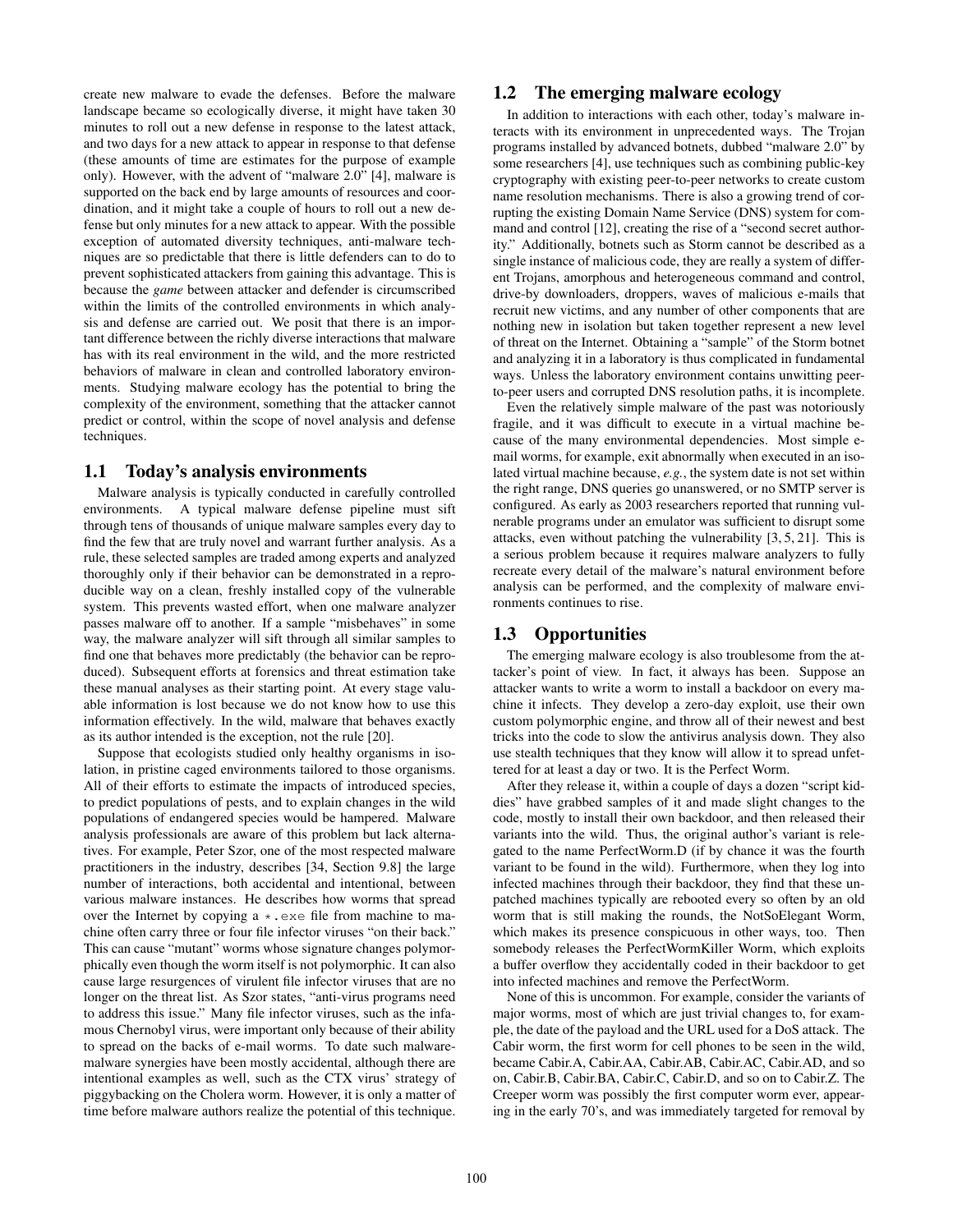the Reaper worm which followed in its tracks. Code Red was attacked by Code Green, and Blaster was attacked by Welchia. Sasser was both attacked by Gaobot.AJS, which came in through the same vulnerability as Sasser and then used a *vampire attack*<sup>1</sup> to disable it, and targetted by Dabber, which exploited a buffer overflow in Sasser's crude FTP server to spread. Doomjuice spread using My-Doom's backdoor. (For details about all of these examples, see symantec.com and Szor's book [34]).

#### 1.4 Structure of the paper

The next section, Section 2, gives examples of how ecological principles can be applied to malware defense, and lists some related works. Section 3 presents some initial results that demonstrate that the distribution of malware in a honeypot network trace is affected by competition between malware. This is followed by Section 4 where we discuss how an ecologically inspired approach to computer security can give defenders an inherent advantage in the "arms race," and contrast our proposed approach with biologically inspired approaches. Then we describe the discussion that occurred at the NSPW workshop along with our reflections on it in Section 5, and conclude.

# 2. EXPLOITING ECOLOGICAL PRINCIPLES

This section gives some examples of how ecological principles can be applied to malware defense, and discusses some related work in computer science.

## 2.1 Malware defense using ecological principles

First, consider malware detection of known threats (*e.g.*, such as those detected by an antivirus scanner, although these ideas could apply to anomaly detection as well). A key question is: What is the most efficient detection scheme? The malware defense community uses the concept of a "wild list" to refer to the set of viruses that are currently prevalent in production computers and networks and therefore are worth scanning for. Scanning for only the viruses on the wild list is an optimization that avoids the overhead of searching for every possible threat that has ever been observed. Principles of ecology could be used to generalize this idea by introducing the notion of indicator species [15] to distill the wild list down to a small list of indicator viruses. An indicator species is a species that is known to be correlated with the presence of one or more other species. An example of why this might occur is nestedness [1], where the least common species are observed to almost always occur on the same islands as common species, creating a nested structure of occurrence frequencies.

Ideas such as nestedness and indicator species also apply to malware collection and mitigation. To achieve this, it is critical to know where malware can be found, which means we must know how malware distributes itself over space and time. Island biogeography [27] and related ideas, such as the species-area relationship [9] and species-time relationship [30], can provide quantitative analysis tools for this purpose. Ecologists have many tools for understanding these phenomena and routinely exploit them to benefit the biodiversity. As one example of questions ecologists might pose and then answer, consider the problem of taking a habitat and finding the optimal subset of the habitat that should be set aside to preserve the biodiversity (*e.g.*, if only a certain amount of acreage can be dedicated to preservation efforts). A similar question could

be posed for malware ecologies, except that the goal would be to eliminate as many species as possible using only limited resources for defense.

Triage and analysis are important components of the malware defense pipeline. Here, an understanding of ecological principles will not only be beneficial in the near future, but absolutely necessary. Triaging is the process of sifting through a large amount of collected samples to decide which warrant further analysis, and analysis is the process of detailing what a particular sample does and possibly generating a signature for it. Complex interactions between malware in the wild, including parasitism, predation, facilitation, and commensalism, will be even more prevalent in the future. We need to understand these important interactions. Commensalism, for example, could mean that a file infector virus spreads by attaching itself to a circulating e-mail worm. If such unclean samples are routinely removed from the analysis pipeline, then analyzing the virus in isolation may not reveal important behaviors of the virus when combined with the worm. As an example, the worm might set a registry entry to load a copy of itself every time the host machine is rebooted, therefore putting the virus in the same machine startup path. If the worm and virus are separated during analysis then, in later stages of analysis, potentially important diurnal patterns in the virus' actual behavior might be missed. Many of the underlying principles for such interactions are well understood in the field of community ecology [29].

Each of these ecological principles becomes important if the ultimate goal is to understand malware ecology as a whole rather than as a single instance. This is relevant for intelligence estimates about the state of malware in the wild and forensics for law enforcement or other purposes. When combining data from several telescopes and honeypots, for example, many factors play a role in the way that the data should be aggregated, including competition, habitat filtering, predator-prey dynamics [35], and all of the aforementioned principles from biogeography and community ecology.

## 2.2 Related work

Although no coordinated effort exists to promote the inclusion of ecological principles throughout the malware defense pipeline, a few related works are worth mentioning here. Dancho Danchev has discussed the "malware ecology" in white papers [13] and on his blog [14]. In this paper, we take "malware ecology" to mean malware's interactions with its environment and with other malware, Danchev also includes social processes and other factors into the environment when using the term. An interesting application of ecological methods and principles to a computer science problem was Weaver and Collins' use of capture-recapture models to estimate the extent of phishing activity on the Internet [36]. Also of interest is the general idea of combining analysis of a malware sample with analysis of its environment for powerful approaches to analysis [10] and forensics [24]. The dynamics of direct competition between worms has been explored [7]. Interesting examples about how malware interacts with its environment and with other malware in unexpected ways can be found in Szor's book [34]. Finally, the difference between how malware is meant to behave by its authors and how it actually behaves in the wild [20] is enlightening.

## 3. EXAMPLE: COMPETITION

In this section, we present some initial results demonstrating competition between different "species" of malware in the wild. To assess these effects, we use a null modeling approach developed in ecology.

<sup>1</sup>Vampire attack is a technical term referring to an attack that hijacks control flow by placing jumps throughout memory.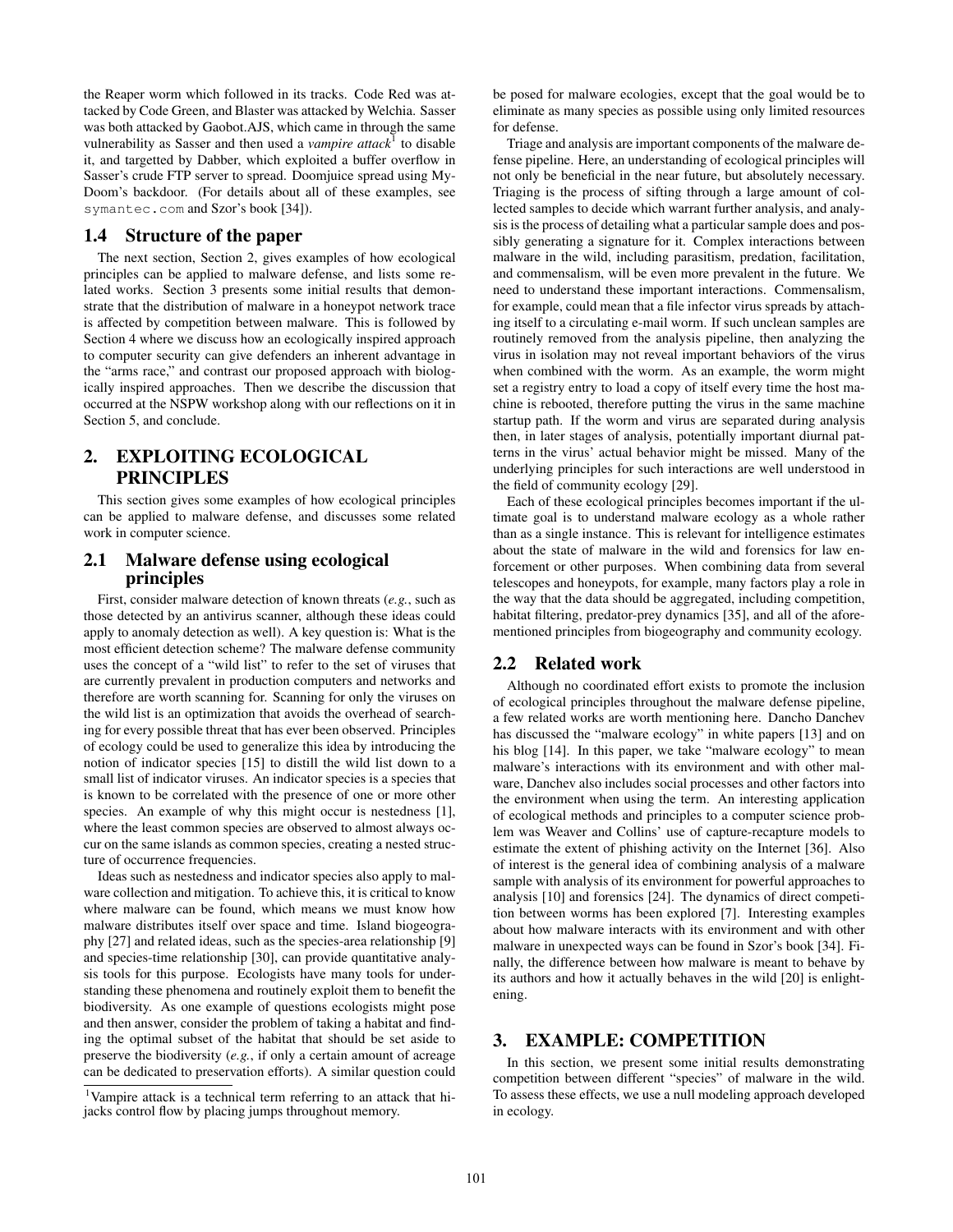#### 3.1 Constructing a presence-absence matrix

We used network trace data from the Minos project [11]. This is honeypot data collected over a period of two years at a single honeypot location. Many null models used by ecologists take as input a binary presence-absence matrix that has species as its rows and sites as its columns, with a 1 indicating the presence of a species at that site and a 0 otherwise. Additionally, for the method that we used, which is due to Ladau and Schwager [26], the species must be grouped into "units" (e.g., genera, families, functional groups) reflecting ecological similarity. This is because Ladau and Schwager's method is based on a sampling process that models competition as a reduction in the co-occurrence of ecologically similar species. This requires an *a priori* definition of which species are ecologically similar and therefore likely to compete, but has the benefit of not depending on unjustifiable parametric assumptions.

For the initial results presented here, we consider the destination port number of an observed attack to indicate species. A probe on a particular port from a remote IP address implies that the remote IP address is infected with a worm that spreads using that particular port. For example, an observed SYN packet from IP address  $w.x.y.z$  on port 135 in the Minos network trace data is taken to mean that  $w.x.y.z$  is infected with the species corresponding to port 135, *i.e.*, the Blaster worm.

The power (or sensitivity) of the analysis in Ladau and Schwager's method requires an ample number of species per site. We consider a site to be a  $/16$  subnetwork, so a distinct site covers any of the 65,536 IP addresses in  $w.x$  ?:?. Using /16 subnetworks is necessary because if sites are defined as single IP addresses or  $/24$  subnetworks, then individual sites have too few species for the analysis to have power. For example, for  $/24$  subnetworks with 256 IP addresses to each site, only 20 sites have four or more species. Thus, our choice of  $/16$  subnetworks is largely due to the characteristics of the Minos dataset. As for larger sites, we did not use  $/8$  subnetworks because there are only a small handful of Class A networks where considering them as one administrative entity is meaningful.

Using /16 subnetworks also removes concerns about network address translation, because a site is no longer a single machine. Our results show that competition occurs even at this higher level of abstraction, for reasons explained in Section 3.3. We filtered out any obvious port scanning and fingerprinting traffic before constructing the presence-absence matrix, because this traffic does not indicate the presence of any particular malware. The end result is that there are 1; 453 distinct sites in our presence-absence matrix.

The eight "species" are grouped into the following units: Ports 135 and 445 are grouped into the "consumes unpatched Windows machines using remote memory corruption" unit; ports 137 and 139 are grouped into the "consumes unpatched Windows machines using unprotected file shares" unit; ports 80 and 443 are grouped into the "targets web servers" unit; and ports 1433 and 1434 are grouped into the "targets SQL servers" unit.

Port 135 probes typically indicate a Blaster variant. Note that Welchia, a predator of Blaster that used the same vulnerability as Blaster to spread on port 135, was programmed to self-terminate on 1 July 2004, so is not prevalent in the Minos data except in early traces where it is indistinguishable from Blaster due to our definition of species. Port 445 indicates either variants of the Sasser worm or botnet activity. Ports 137 and 139 indicate a variety of worms that spread through network shares including Sadmind, Chode, and Qaz. Port 443 probably indicates an unpatched Windows machine in a botnet that is scanning for web servers, while port 80 can either indicate the same or could be a worm such as Code Red that spreads from web server to web server. The same is true of ports 1433 and 1434, with the former probably indicating botnet activity and the latter being overwhelmingly due to the Slammer worm.

One possible concern is that the content filtering performed by certain ISPs to reduce traffic from particular worms would introduce biases into our measurements. Since we consider only SYN probes this effect applies only to the slammer worm which spread as a single UDP packet.

## 3.2 Hypothesis tests for competition, facilitation, and habitat filtering

After constructing the presence-absence matrix, we used null model tests [26] to check for effects of competition, facilitation (*i.e.*, positive interactions between species), and habitat filtering (*i.e.*, differences in site accessibility and habitability) on the cooccurrence patterns of the malware. Hypothesis testing allows us to postulate a null hypothesis, *i.e.*, that effects of a particular process (*e.g.*, competition) are not present in the data, and then test that hypothesis. If we reject the null hypothesis, then it is unlikely that data generated from the null model (*i.e.*, without the effect in question) could have generated the data, modulo a false positive rate that can be calculated as a test diagnostic. If we fail to reject the null hypothesis, then the test is considered inconclusive. In this case, another test diagnostic, the power of the test (which is 1 minus the false negative rate), gives some indication of the meaning of the result.

Many null model tests for competition, facilitation, and habitat filtering have been developed in ecology [8, 17, 18, 33], but they often require assumptions that each species is equally likely to occur at all sites, or that at each site every species is equally likely to occur [25]. These assumptions are not satisfied in the Minos honeypot data set.

The fact that every  $/16$  subnetwork has a different make-up of Windows machines, web servers, and SQL servers, combined with the fact that each machine is vulnerable to a distinct set of species, violates both assumptions. For example, if one subnetwork has many SQL servers and only a single HTTP server, and another subnetwork has only one SQL server and many HTTP servers, then: 1) Slammer is much more likely to occur at the former site than at the latter (and conversely for Code Red); and 2) At the latter site Code Red is more likely to occur than Slammer (and conversely for the former site). Note that the presence of a particular type of server does not necessarily imply a 100% probability that the server is vulnerable, so it is not necessarily the case that any servers at all of a given type implies that that subnetwork will eventually be infected with the corresponding worm.

Recently developed tests [26] require only one parametric assumption, which is met by the Minos data. Let  $i$  and  $j$  denote the ith and jth species of malware to arrive at a site (a site is a  $/16$ subnetwork for our present purposes), respectively, and  $\langle i, j \rangle$  the event that  $i$  and  $j$  belong to the same unit (see above). The tests require the assumption that  $P(\langle i, j \rangle) > 0$  for all i and j. Since there is nothing about worms in either unit that precludes worms of the same unit also entering an infected subnetwork this assumption is sound for the Minos data. Another key assumption is site independence (*i.e.*, the species observed at a given site do not affect which species are observed at another site), which is met by the Minos data. While random IP address scanning worms and botnets tend to prefer closer subnets by using random IP probing strategies that prefer the  $/16$  and  $/8$  subnetworks close to them (by mostly sticking to their own  $/24$  or  $/16$  ranges), over time this effect averages out. Thus, independence between sites is maintained if the time scale is long enough.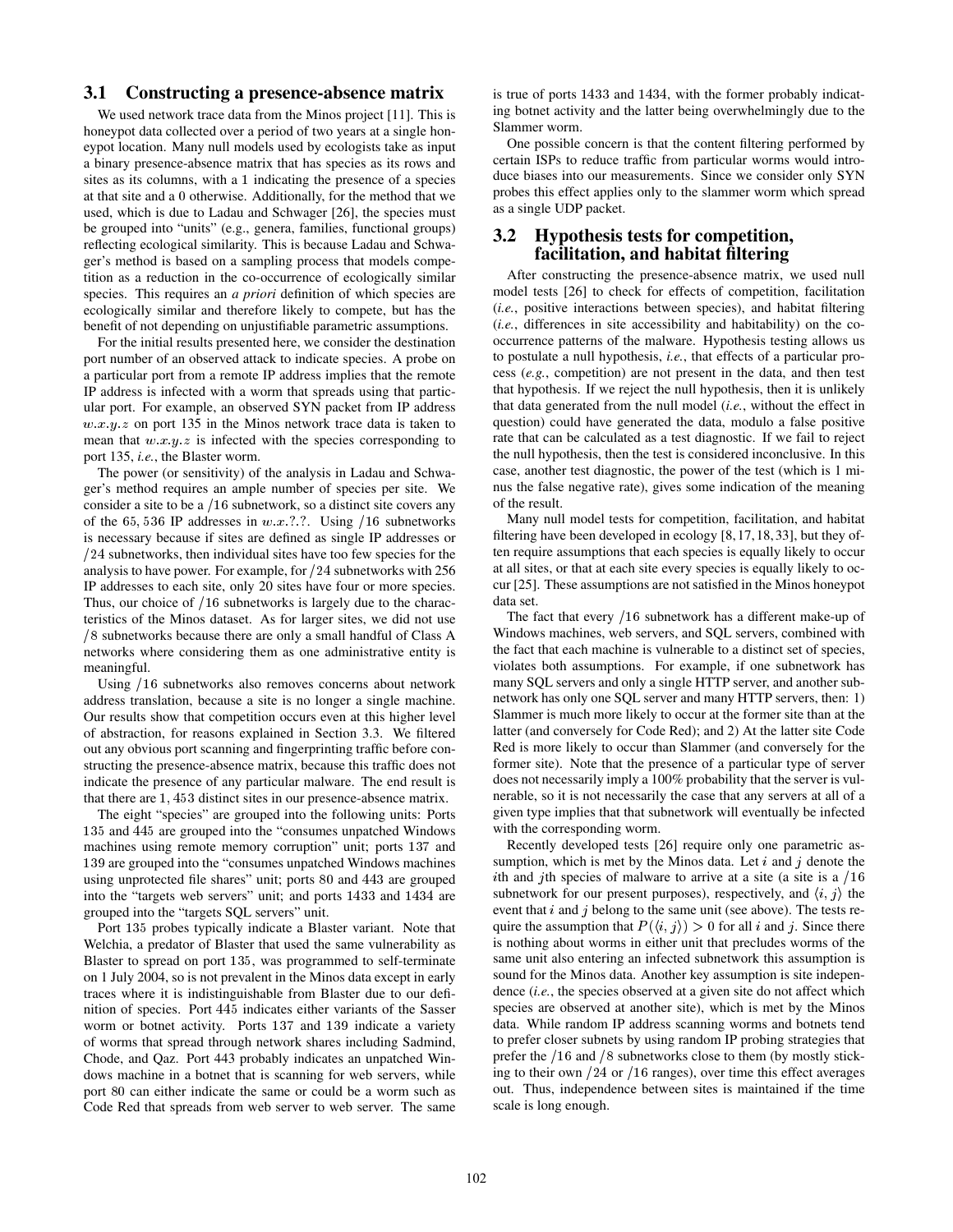The tests check for independence during the colonization process: at a given site, if malware interact, then the presence of certain species should make other species less (competition) or more (facilitation) likely to occur. We employed two tests [26]: a test that can detect effects of competition (the "competition test"), and a test that can detect effects of facilitation and habitat filtering (the "facilitation test"). For further details, see Ladau and Schwager [26].



Figure 1: Diagnostic criteria for the null model tests used here. This shows that both of our conclusions, about the existence of competition and the lack of habitat filtering in the Minos dataset, are based on statistical methods with low false positive and false negative rates. The interaction factor is a parameter in a model of community assembly which reflects the strength and type of interactions between species (Ladau and Schwager, in preparation). The null hypotheses for the competition and facilitation null model tests state that the interaction factor is less than and greater than 1, respectively. For the competition test, a false positive occurs when the interaction factor is 1 or less (left of the vertical line) and the test rejects the null hypothesis. A false negative occurs when the interaction factor is greater than 1 (right of the vertical line) and the test fails to reject the null hypothesis. Thus, the fact that the curve for the facilitation test is low over the interval  $[0, 1]$  indicates controlled false positive rates, and the fact that it is relatively high over the interval (1; 3] indicates low false negative rates. For the facilitation test, the respective intervals are reversed.

The results of hypothesis testing on the Minos dataset are as follows. The competition test had a p-value (labeled *Pr(Reject Null Hypothesis*) on the y-axis of Figure 1) of less than 0.0001, providing strong evidence of competition (the  $p$ -value is the probability that the null model could have produced data at least as extreme as the observed data). Test diagnostics showed a Type I error rate (or false positive rate) of 0:055. This indicates that the significant result was likely indeed due to competition affecting community assembly, rather than a false positive result. By contrast, the facilitation test had a high p-value ( $\approx$  1), indicating that there was no evidence for inferring effects of habitat filtering or facilitation. In addition, the facilitation test had high power (*i.e.*, sensitivity), shown in Figure 1, with a maximum of 0:802, indicating that had there been such effects the test would likely have detected them. Overall, these results suggest that the distribution of the malware is affected by competition, but unaffected by habitat filtering and facilitation.

Since it is well-known that web server worms tend to inhabit web server sites, and SQL server worms tend to inhabit SQL server sites, why was no habitat filtering observed? Habitat filtering means that the presence of one member of a unit makes it more likely that another member of the same unit will appear in that habitat, because something about the habitat is more conducive to species in that unit. The null hypothesis was not rejected for the habitat filtering/facilitation test because infected machines scanning on ports 443 or 1443 are likely to not be actual web or SQL servers, but simply infected Windows machines in a botnet that are scanning for servers. This fact does not significantly affect the result that competition is present, the null hypothesis for the competition test is rejected without including web servers or SQL servers in the data (data not shown).

#### 3.3 Explanation for observed competition

The competition observed in the Minos data set is largely between port 135 and port 445 (this can be determined by excluding particular species and re-executing the tests). Here we give two plausible explanations for this. Both explanations stem from the fact that the Blaster worm uses an exploit that conspicuously reboots the machine upon infection. The Blaster worm also makes it possible for reinfection, by either itself or another worm, to occur using the same exploit. Thus a machine vulnerable to the Blaster worm will be rebooted repeatedly, often several times a day. Recall that the observed competition is at the  $/16$  subnetwork level of abstraction, which captures both single-machine effects, such as installing patches, and higher-level effects, such as testing a system administrator's patience to the point that they decide to, *e.g.*, firewall all Windows file sharing ports or install an intrusion detection system.

One explanation for competition between these two species is that bot herders (attackers who control the bots in a botnet) commonly install a patch for the port 135-accessible vulnerability that Blaster variants use. They do this to make the machine more stable and its infected state less conspicuous to the machine's owner. Since the majority of botnets during the time-period in which the Minos network traces were recorded used the same exploit as the Sasser worm, on port 445, to spread, it would be expected that machines vulnerable on this port would eventually become invulnerable on port 135.

Another explanation is that the system administrators of networks where many Windows machines are vulnerable to Blaster (on port 135) were alerted to the vulnerability of their networks because of the conspicuous nature of Blaster and its variants. Thus they firewalled all Windows file sharing ports, installed intrusion detection, became more vigilant about installing patches, *etc.* In making machines invulnerable to port 135 attacks, they also made them invulnerable to port 445 attacks. This can also go the other way when botnet-infected machines are used in denial-of-service attacks and SPAM campaigns, making port 445 attacks the conspicuous species in this case. In other words, the resource that both port 135 and port 445 species consume that leads to competition between these two species is the *patience* of the people that control machines on the subnetwork.

## 4. ECOLOGY AND THE "ARMS RACE"

How can ecology ideas and techniques give us as the defenders an advantage in our arms race with attackers? In this section we compare the proposed ecologically inspired approach for com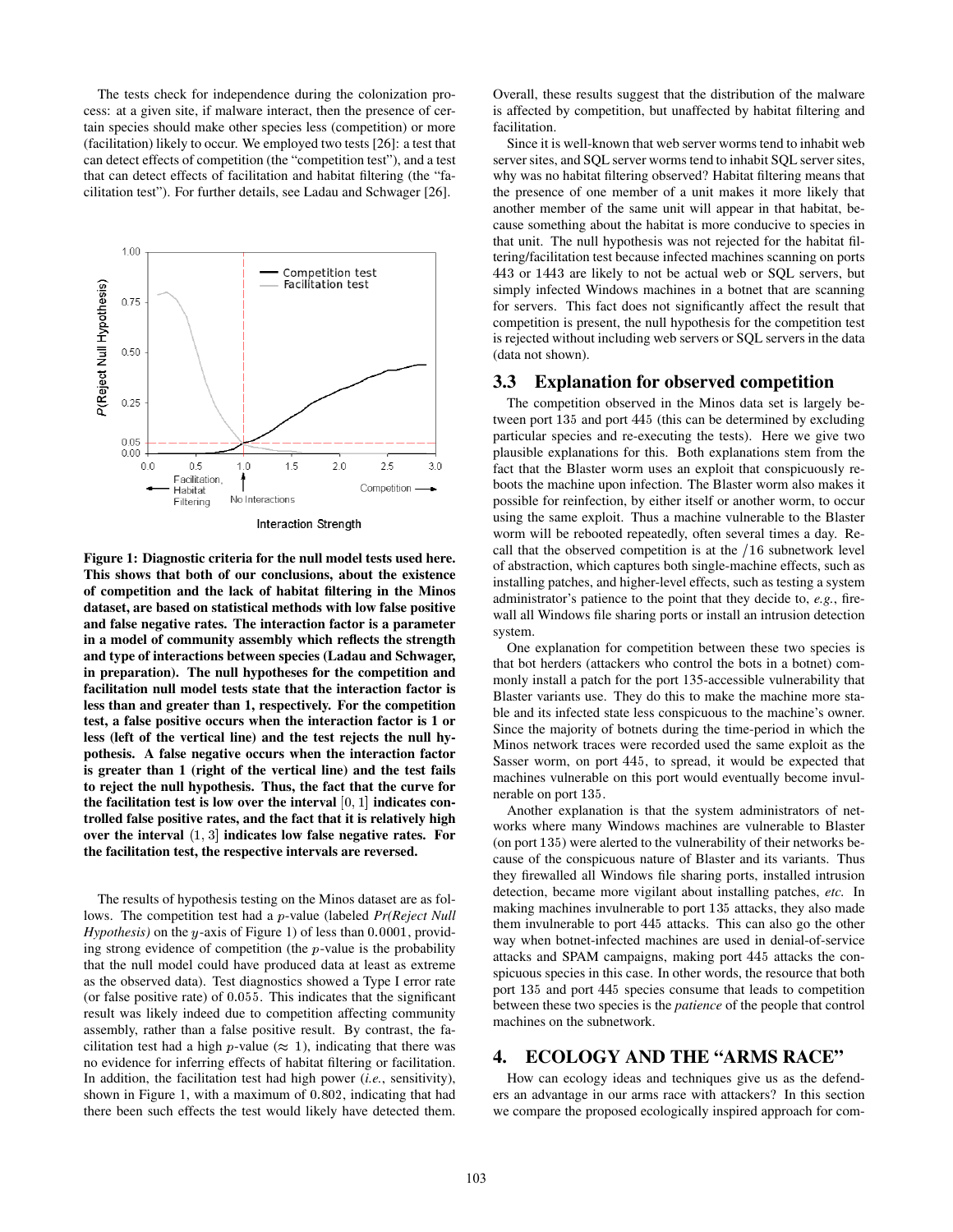puter security research with biologically inspired approaches, discuss how exploiting emergent patterns of malware can give us as the defenders a natural advantage, and give a hypothetical example to illustrate this.

## 4.1 Ecologically inspired vs. biologically inspired approaches

Our ecological approach to computer security research is biologically inspired in that it highlights certain biological properties of software installations. It differs from most earlier work in the following ways: 1) rather than mimicking the architecture and mechanisms of natural systems and devising algorithms with similar properties, it studies the organizational structure and interactions among components using quantitative analysis methods that were developed for studying biological systems; 2) It focuses on all aspects of malware defense, including collection, triage, analysis, intelligence estimates, detection, mitigation, and forensics, whereas most earlier work employing biological approaches has emphasized detection and mitigation. It is important to consider the entire process for developing effective malware defenses.

Biologically inspired approaches typically borrow analogies from the methods that biological systems use to achieve certain properties (such as detecting intrusions or failing gracefully), and then translate these analogies into computational methods. Regardless of whether we have learned all we should from biology, have only just begun to scratch the surface, or have borrowed too much (see last year's NSPW panel [31]), the emphasis has been on translating biological systems into computational mechanisms. Ecology is different from biology in that it examines how various organisms and their environment interrelate. We posit that the interrelations between biological systems and the interrelations between computational systems are relatively similar when compared to the similarity of the inner workings of these two kinds of systems. Since ecology focuses on interrelations and biology focuses on inner workings, the former is more directly applicable than the latter. In other words, the statistical methods and underlying ideas that ecologists have developed can be directly applied to malware defense.

The NSPW panel last year classified biologically inspired efforts into three broad categories: computer immune systems, diversity, and autonomic computing. All three of these categories focus on detection, mitigation, or both. Throughout this paper we have given examples of how ecologically inspired approaches could apply to all of the aspects of malware defense that we identify. It is worth noting that an important area of previous work which does not fall into the three categories identified by the panel is the extensive work on epidemiology of computer viruses [2, 19, 22, 23, 28]. This work is relevant to the malware ecology approach because it uses quantitative analysis methods and it considers properties of an entire system.

#### 4.2 Exploiting emergent patterns

In other defense scenarios, *e.g.*, military strategy, defenders sometimes place their defenses in certain positions to take advantage of physical characteristics, such as mountains or rivers. The placements are designed to to put the enemy at a disadvantage during an attack. This is how we envision ecological approaches to computer security: because of their uncertainty about how their malware will interact with the environment and other malware, ecological patterns will emerge that the attacker can neither predict nor control. Our longterm goal is to use ideas and statistical techniques from ecology to identify and exploit such patterns.

## 4.3 A hypothetical example

Consider, as an example, turnover rates in insular biogeography [6]. Ecologists have observed that the number of species on any given island stays relatively constant, but the rate at which species go extinct and are replaced by new species, called the turnover rate, depends on several factors including the distance from the source of immigration. This is because distance has an effect on both the immigration rate and extinction rate of the island. If this emergent behavior were also observed among malware such as botnets on the Internet, then measuring the turnover rate for some definition of island (*e.g.*, a subnetwork) could be used to identify the sources of immigration (*i.e.*, where the bot Trojans are first appearing). This would be useful for collection, intelligence estimates, mitigation, and forensics.

#### 5. DISCUSSION AT NSPW

The discussion at the NSPW workshop centered around two related themes: low-level analogies between ecology and malware that will allow us to directly apply methods from the latter to the former, and higher-level analogies between these two fields that would provide fundamental insights.

We argued that because both malware and ecology would be termed "organized complexity" in Gerald Weinberg's *General Systems Thinking* [37], a lot of the analysis methods that ecologists have developed over the years could be directly applied to malware defense (see Section 2.1 for examples). In the small group discussion it was pointed out that many other fields, *e.g.*, economics and theoretical physics, have problem domains that are too organized for purely statistical analysis and too complex for mechanical analysis. It was also pointed out that these basic ideas could be applied to software engineering in general and not just to malware. We gratefully acknowledge these points, but chose to preserve the scope of this paper as insights from ecology applied to malware defense because of the compelling analogies between living organisms and malicious code.

Much of the plenary discussion centered around how to define "randomness" in describing a system as being organized complexity. The main idea is that certain events are unpredictable to an observer, which we colloquially termed "randomness" as in Weinberg's famous graph [37, Page 18]. As an example, in thermodynamics the observer's lack of knowledge about the locations of individual gas particles can be quantified eloquently as entropy to give concise equations for analysis [16, Chapter 5], and in classical physics forces, inertia, angles, and so forth can be quantified directly into mechanical equations. Our point was that for systems with organized complexity neither of these techniques, the purely statistical or the purely mechanical, allow us to fully analyze a system. Because ecologists have a long history of analyzing these types of systems, and because malware has certain analogies with ecology, malware analysis can borrow many powerful techniques from ecology. The exact definition of "randomness" is orthogonal to this point, but perhaps "unpredictability" would have been a better word to use.

Another discussion, which we only scratched the surface of at this year's NSPW, was whether the analogy between ecological systems and malware ran deeper than just techniques that could be borrowed from one field and applied to another. In analogies between the immune system and computer security, fundamental insights such as the importance of diversity and the distinction between self and non-self have had transformative effects on computer security research. We believe that if the analogy between malware and ecology is to provide these kinds of deeper insights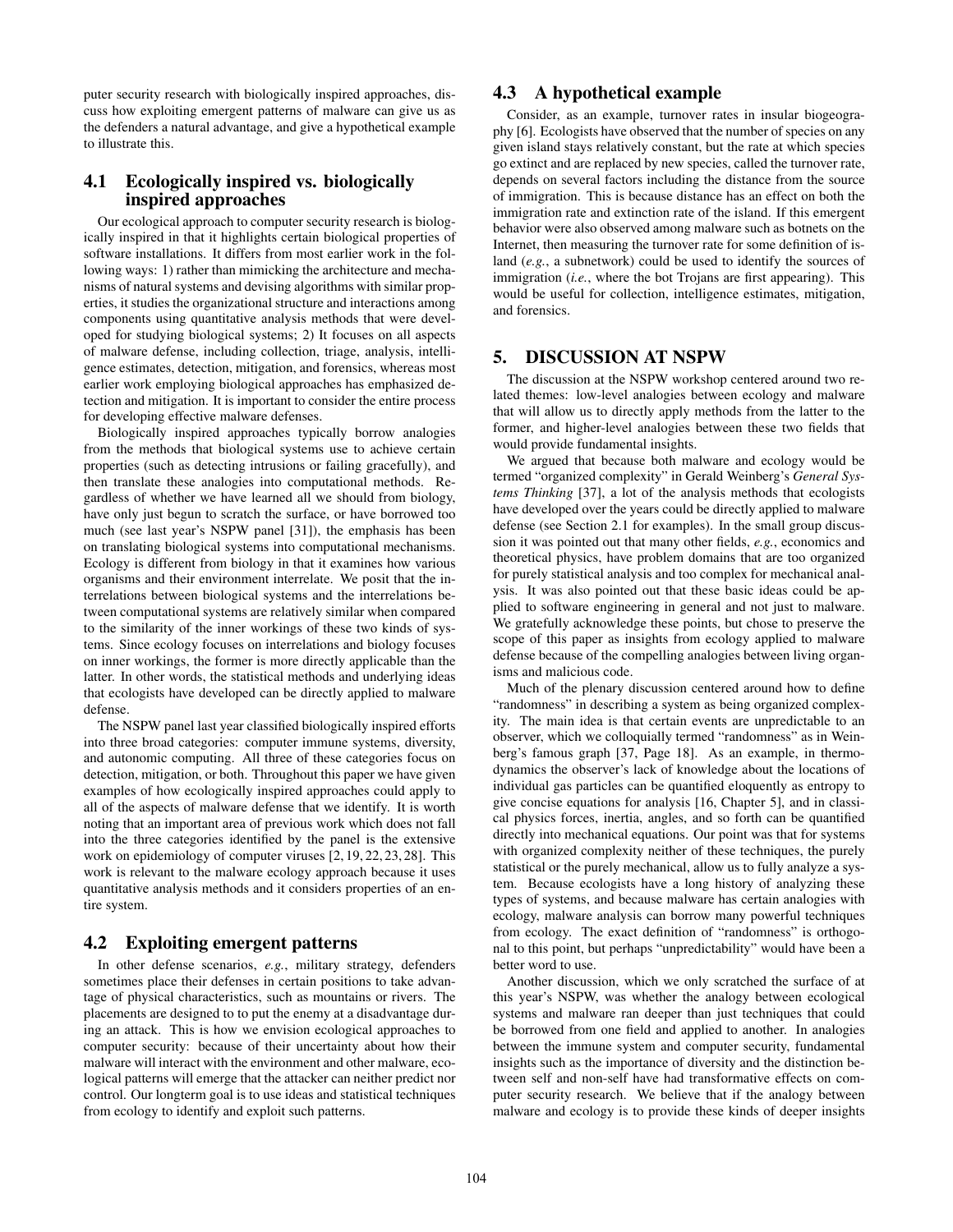then a fundamental question about the analogy must be addressed: what is is that malware consumes and metabolizes? Metabolism is a key concept in ecology, and is viewed by some as a unifying principle [38]. An analogous concept for malicious code could lead to fundamental insights, but what is it that malware consumes? Resources such as CPU cycles and network bandwidth? The attention of the human beings that use the computers? Dollars? We leave this question for future work.

## 6. CONCLUSION

This position paper argued that the ecology of malware is an important area for the research community to study and will lead to more effective defenses. Two major points in our argument were that: 1) Ecologically-inspired defense techniques can give defenders an inherent advantage in the "arms race" with attackers; and 2) Ideas and statistical techniques from ecology can be directly applied to all aspects of malware defense, rather than simply serve as analogies for detection and mitigation. We gave examples of how ecological principles could be applied to malware defense, and presented evidence of competition between malware as a preliminary result. It is our hope that this position paper will engender discussion about malware ecology.

## 7. ACKNOWLEDGMENTS

Stephanie Forrest gratefully acknowledges the support of the National Science Foundation (grants CCF–0621900 and CCR– 0331580), Air Force Office of Scientific Research (MURI grant FA9550–07–1–0532), and the Santa Fe Institute. Jedidiah Crandall greatly appreciates being supported through MURI grant FA9550– 07–1–0532. Joshua Ladau was funded by a postdoctoral fellowship from the Santa Fe Institute. We would also like to thank our shepherd, Michael Locasto, the anonymous NSPW reviewers, the members of our small group session at NSPW, and the NSPW attendees for their valuable insights. This work also benefited from many others who have discussed these ideas with us including Melanie Moses and James Brown.

## 8. REFERENCES

- [1] W. Atmar and B. D. Patterson. The measure of order and disorder in the distribution of species in fragmented habitat. *Oecologia*, 96(3):373–382, December 1993.
- [2] J. Balthrop, S. Forrest, M. Newman, and M. Williamson. Technological networks and the spread of computer viruses. *Science*, 304:527–9, 2004.
- [3] G. Barrantes, D. Ackley, S. Forrest, T. Palmer, D. Stefanovic, and D. Zovi. Randomized instruction set emulation to disrupt binary code injection attacks. In *Proceedings of the 10th ACM Conference on Computer and Communications Security*, 2003.
- [4] K. Baumgartner. Storm 2007: Malware 2.0 has arrived. Virus Bulletin, 2007.
- [5] S. Bhatkar, D. C. DuVarney, and R. Sekar. Address obfuscation: an efficient approach to combat a broad range of memory error exploits. In *12th USENIX Security Symposium*, Washington, DC, August 2003.
- [6] J. H. Brown and A. Kodric-Brown. Turnover Rates in Insular Biogeography: Effect of Immigration on Extinction. *Ecology*, 58(2):445–449, 1977.
- [7] F. Castaneda, E. C. Sezer, and J. Xu. Worm vs. worm: preliminary study of an active counter-attack mechanism. In

*WORM '04: Proceedings of the 2004 ACM workshop on Rapid malcode*, pages 83–93. ACM Press, 2004.

- [8] E. Connor and D. Simberloff. The Assembly of Species Communities: Chance or Competition? *Ecology*, 60(6):1132–1140, 1979.
- [9] E. F. Connor and E. D. McCoy. The statistics and biology of the species-area relationship. *The American Naturalist*, 113(6):791–883, June 1979.
- [10] J. R. Crandall, G. Wassermann, D. A. S. de Oliveira, Z. Su, S. F. Wu, and F. T. Chong. Temporal search: detecting hidden malware timebombs with virtual machines. In *ASPLOS-XII: Proceedings of the 12th international conference on Architectural support for programming languages and operating systems*, pages 25–36, New York, NY, USA, 2006. ACM Press.
- [11] J. R. Crandall, S. F. Wu, and F. T. Chong. Minos: Architectural support for protecting control data. *ACM Trans. Archit. Code Optim.*, 3(4):359–389, 2006.
- [12] D. Dagon, N. Provos, C. P. Lee, and W. Lee. Corrupted DNS resolution paths: The rise of a malicious resolution authority. In *Proceedings of the 15th Annual Network and Distributed System Security Symposium (NDSS 2008)*, Feb. 2008.
- [13] D. Danchev. Malware: future trends (white paper), 2006.
- [14] D. Danchev. Mindstreams of information security knowledge (http://ddanchev.blogspot.com/), 2008.
- [15] M. Dufrene and P. Legendre. Species assemblages and indicator species: The need for a flexible asymmetrical approach. *Ecological Monographs*, 67(3):345–366, 1997.
- [16] R. P. Feynman. *Feynman Lectures on Computation*. Perseus Books, Cambridge, MA, USA, 2000.
- [17] B. Fox. Species assembly and the evolution of community structure. *Evolutionary Ecology*, 1(3):201–213, 1987.
- [18] M. Gilpin and J. Diamond. Factors contributing to non-randomness in species Co-occurrences on Islands. *Oecologia*, 52(1):75–84, 1982.
- [19] K. J. Hall. Thwarting network stealth worms in computer networks through biological epidemiology. Ph.D. Thesis, Virginia Polytechnic Institute and State University, 2006.
- [20] John Canavan. Me code write good: The l33t skillz of the virus writer (Symantec White Paper).
- [21] G. S. Kc, A. D. Keromytis, and V. Prevelakis. Countering code-injection attacks with instruction-set randomization. In *CCS '03: Proceedings of the 10th ACM conference on Computer and communications security*, pages 272–280, New York, NY, USA, 2003. ACM.
- [22] J. O. Kephart, G. B. Sorkin, W. C. Arnold, D. M. Chess, G. J. Tesauro, and S. R. White. Biologically inspired defenses against computer viruses. In *IJCAI '95*. International Joint Conference on Artificial Intelligence, 1995.
- [23] J. O. Kephart, S. R. White, and D. M. Chess. Computers and epidemiology. *IEEE Spectrum*, 30(5):20–26, 1993.
- [24] A. Kumar, V. Paxson, and N. Weaver. Exploiting underlying structure for detailed reconstruction of an internet-scale event. In *IMC '05: Proceedings of the 5th ACM SIGCOMM conference on Internet measurement*, New York, NY, USA, 2006. ACM Press.
- [25] J. Ladau. Validation of null model tests using Neyman-Pearson hypothesis testing theory. *Theoretical Ecology*, In Press, 2008.